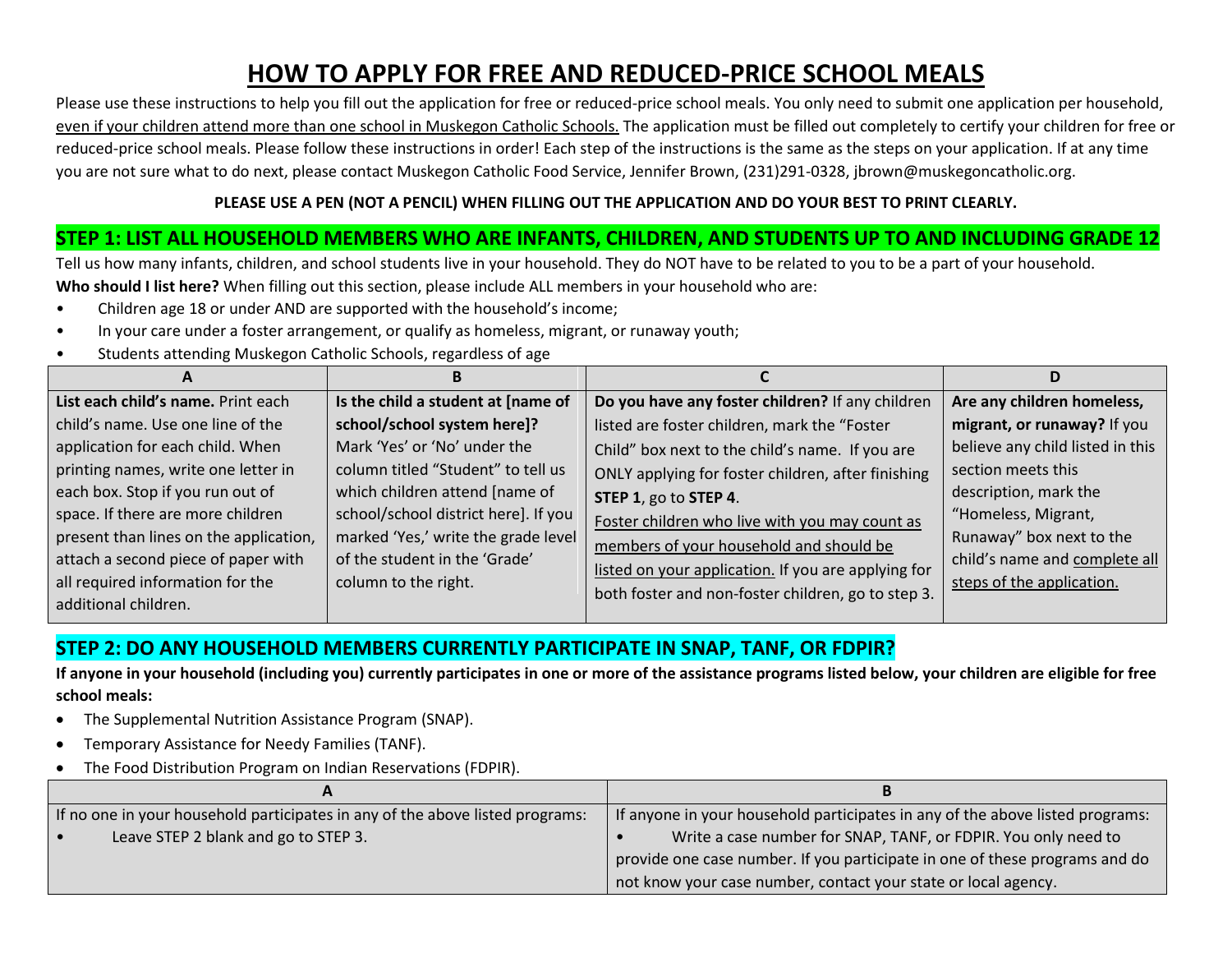## **STEP 3: REPORT INCOME FOR ALL HOUSEHOLD MEMBERS**

#### **How do I report my income?**

Use the charts titled **"Sources of Income for Adults"** and **"Sources of Income for Children,"** printed on the back side of the application form to determine if your household has income to report.

- Report all amounts in GROSS INCOME ONLY. Report all income in whole dollars. Do not include cents.
- o Gross income is the total income received before taxes.
- Many people think of income as the amount they "take home" and not the total, "gross" amount. Make sure that the income you report on this application has NOT been reduced to pay for taxes, insurance premiums, or any other amounts taken from your pay.
- Write a "0" in any fields where there is no income to report. Any income fields left empty or blank will also be counted as a zero. If you write '0' or leave any fields blank, you are certifying (promising) that there is no income to report. If local officials suspect that your household income was reported incorrectly, your application will be investigated.

Mark how often each type of income is received using the check boxes to the right of each field

### **3.A. REPORT INCOME EARNED BY CHILDREN**

**A**) **Report all income earned or received by children.** Report the combined gross income for ALL children listed in STEP 1 in your household in the box marked "Child Income." Only count foster children's income if you are applying for them together with the rest of your household.

*What is Child Income?* Child income is money received from outside your household that is paid DIRECTLY to your children. Many households do not have any child income.

### **3.B REPORT INCOME EARNED BY ADULTS**

### **Who should I list here?**

- When filling out this section, please include ALL adult members in your household who are living with you and share income and expenses, even if they are not related and even if they do not receive income of their own.
- *Do NOT include:*
- $\circ$  People who live with you but are not supported by your household's income AND do not contribute income to your household.

Infants, children and students already listed in **STEP 1.**

**B) List adult household members' names.** Print the name of each household member in the boxes marked "Names of Adult Household Members (First and Last)." Do not list any household members you listed in **STEP 1**. If a child listed in **STEP 1** has income, follow the instructions in **STEP 3, part A.**

**C) Report earnings from work.** Report all income from work in the "Earnings from Work" field on the application. This is usually the money received from

working at jobs. If you are a self-employed business or farm owner, you will report your net income.

What if I am self-employed? Report income from that work as a net amount. This is calculated by subtracting the total operating expenses of your business from its gross receipts or revenue.